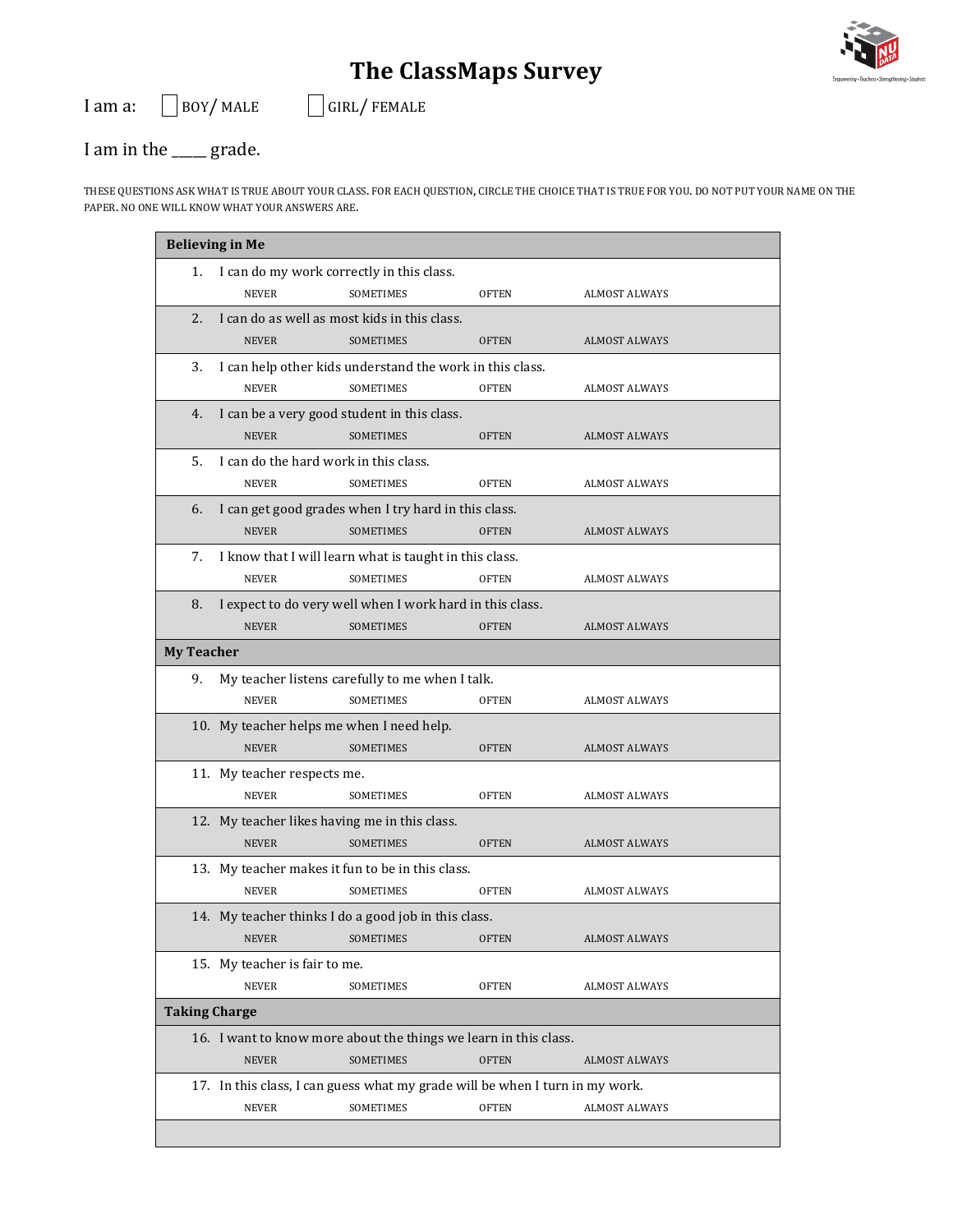## **The ClassMaps Survey**



|                                | 18. I work as hard as I can in this class.                                      |                  |              |                      |  |  |  |  |
|--------------------------------|---------------------------------------------------------------------------------|------------------|--------------|----------------------|--|--|--|--|
|                                | <b>NEVER</b>                                                                    | <b>SOMETIMES</b> | <b>OFTEN</b> | <b>ALMOST ALWAYS</b> |  |  |  |  |
|                                | 19. I find and fix my mistakes before turning in my work.                       |                  |              |                      |  |  |  |  |
|                                | <b>NEVER</b>                                                                    | <b>SOMETIMES</b> | <b>OFTEN</b> | <b>ALMOST ALWAYS</b> |  |  |  |  |
|                                | 20. I learn because I want to and not just because the teacher tells me to.     |                  |              |                      |  |  |  |  |
|                                | <b>NEVER</b>                                                                    | <b>SOMETIMES</b> | <b>OFTEN</b> | <b>ALMOST ALWAYS</b> |  |  |  |  |
|                                | 21. When the work is hard in this class, I keep trying until I figure it out.   |                  |              |                      |  |  |  |  |
|                                | <b>NEVER</b>                                                                    | <b>SOMETIMES</b> | <b>OFTEN</b> | <b>ALMOST ALWAYS</b> |  |  |  |  |
|                                | 22. I know the things I learn in this class will help me outside of school.     |                  |              |                      |  |  |  |  |
|                                | <b>NEVER</b>                                                                    | <b>SOMETIMES</b> | <b>OFTEN</b> | <b>ALMOST ALWAYS</b> |  |  |  |  |
|                                | 23. I can tell when I make a mistake on my work in this class.                  |                  |              |                      |  |  |  |  |
|                                | <b>NEVER</b>                                                                    | SOMETIMES        | <b>OFTEN</b> | <b>ALMOST ALWAYS</b> |  |  |  |  |
| <b>My Classmates</b>           |                                                                                 |                  |              |                      |  |  |  |  |
|                                | 24. I have a lot of fun with my friends in this class.                          |                  |              |                      |  |  |  |  |
|                                | <b>NEVER</b>                                                                    | <b>SOMETIMES</b> | OFTEN        | <b>ALMOST ALWAYS</b> |  |  |  |  |
|                                | 25. My friends care about me a lot.                                             |                  |              |                      |  |  |  |  |
|                                | <b>NEVER</b>                                                                    | <b>SOMETIMES</b> | <b>OFTEN</b> | <b>ALMOST ALWAYS</b> |  |  |  |  |
|                                | 26. I have friends to eat lunch with and play with at recess.                   |                  |              |                      |  |  |  |  |
|                                | <b>NEVER</b>                                                                    | <b>SOMETIMES</b> | <b>OFTEN</b> | <b>ALMOST ALWAYS</b> |  |  |  |  |
|                                | 27. I have friends that like me the way I am.                                   |                  |              |                      |  |  |  |  |
|                                | <b>NEVER</b>                                                                    | SOMETIMES        | <b>OFTEN</b> | <b>ALMOST ALWAYS</b> |  |  |  |  |
|                                | 28. My friends like me as much as they like other kids.                         |                  |              |                      |  |  |  |  |
|                                | <b>NEVER</b>                                                                    | <b>SOMETIMES</b> | <b>OFTEN</b> | <b>ALMOST ALWAYS</b> |  |  |  |  |
|                                | 29. I have friends who will stick up for me if someone picks on me.             |                  |              |                      |  |  |  |  |
|                                | <b>NEVER</b>                                                                    | SOMETIMES        | <b>OFTEN</b> | <b>ALMOST ALWAYS</b> |  |  |  |  |
|                                | <b>Following the Class Rules</b>                                                |                  |              |                      |  |  |  |  |
|                                | 30. Most kids work quietly and calmly in this class.                            |                  |              |                      |  |  |  |  |
|                                | <b>NEVER</b>                                                                    | <b>SOMETIMES</b> | <b>OFTEN</b> | <b>ALMOST ALWAYS</b> |  |  |  |  |
|                                | 31. Most kids in this class listen carefully when the teacher gives directions. |                  |              |                      |  |  |  |  |
|                                | <b>NEVER</b>                                                                    | SOMETIMES        | OFTEN        | <b>ALMOST ALWAYS</b> |  |  |  |  |
|                                | 32. Most kids follow the rules in this class.                                   |                  |              |                      |  |  |  |  |
|                                | <b>NEVER</b>                                                                    | SOMETIMES        | <b>OFTEN</b> | <b>ALMOST ALWAYS</b> |  |  |  |  |
|                                | 33. Most kids in this class pay attention when they are supposed to.            |                  |              |                      |  |  |  |  |
|                                | <b>NEVER</b>                                                                    | SOMETIMES        | <b>OFTEN</b> | <b>ALMOST ALWAYS</b> |  |  |  |  |
|                                | 34. Most kids do their work when they are supposed to in this class.            |                  |              |                      |  |  |  |  |
|                                | <b>NEVER</b>                                                                    | <b>SOMETIMES</b> | <b>OFTEN</b> | <b>ALMOST ALWAYS</b> |  |  |  |  |
|                                | 35. Most kids in this class behave well even when the teacher isn't watching.   |                  |              |                      |  |  |  |  |
|                                | <b>NEVER</b>                                                                    | SOMETIMES        | <b>OFTEN</b> | <b>ALMOST ALWAYS</b> |  |  |  |  |
| <b>Talking With My Parents</b> |                                                                                 |                  |              |                      |  |  |  |  |
|                                | 36. My parents and I talk about my grades in this class.                        |                  |              |                      |  |  |  |  |
|                                | <b>NEVER</b>                                                                    | <b>SOMETIMES</b> | <b>OFTEN</b> | ALMOST ALWAYS        |  |  |  |  |
|                                | 37. My parents and I talk about what I am learning in this class.               |                  |              |                      |  |  |  |  |
|                                | NEVER                                                                           | SOMETIMES        | <b>OFTEN</b> | <b>ALMOST ALWAYS</b> |  |  |  |  |